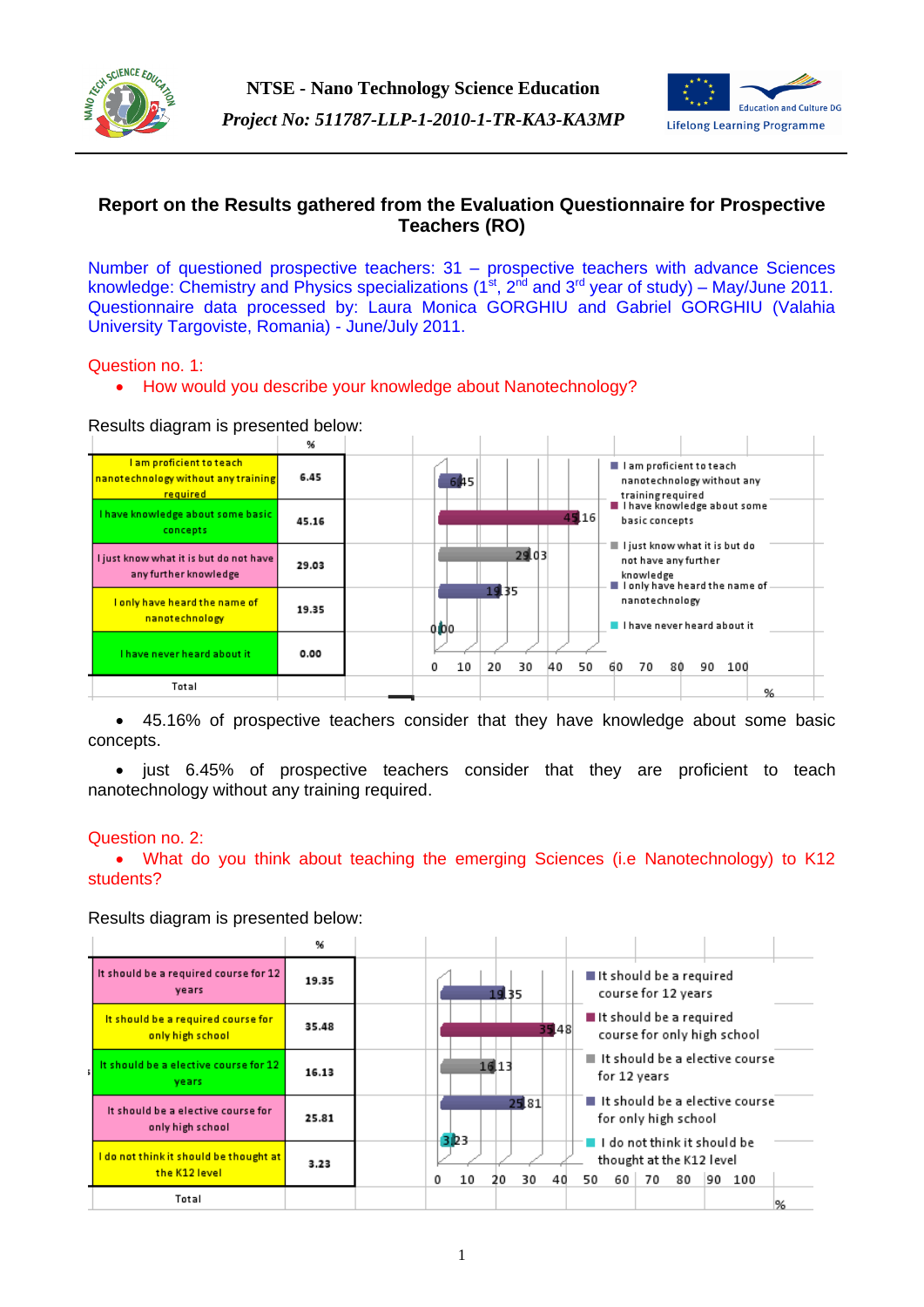



 35.48% of prospective teachers consider that emerging Sciences (like Nanotechnology) should be a required course for high school students.

• just 3.23% of prospective teachers consider that emerging Sciences (like Nanotechnology) should not be taught at K12 level.

### Question no. 3:

• If Nanotechnology is taught, what should be the level for elementary school students?

Results diagram is presented below:



• 35.48% of prospective teachers consider that only the basics of the Technology and some application fields should be introduced for elementary school students.

 12.90% of prospective teachers consider that only some visual simulations about Nanotechnology should be revealed in the regular science course for elementary school students, and also education of Nanotechnology should be only for self-interested elementary school students by using a Virtual Lab.

### Question no. 4:

• If Nanotechnology is taught, what should be the level for high school students?

Results diagram is presented below:

|                                                                                                             | 96    |   |           |    |          |       |           |                                                                                                                                             |    |    |  |
|-------------------------------------------------------------------------------------------------------------|-------|---|-----------|----|----------|-------|-----------|---------------------------------------------------------------------------------------------------------------------------------------------|----|----|--|
| It should be a complete training so<br>that at the university level students<br>can master this technology  | 35.48 |   |           |    | 35.48    |       |           | $\blacksquare$ It should be a complete training so that at the<br>university level students can master this<br>technology                   |    |    |  |
| Only the basics of the technology<br>and some application fields should<br>be introduced                    | 48.39 |   |           |    |          | 48.39 |           | Only the basics of the technology and some<br>application fields should be introduced                                                       |    |    |  |
| Only some visual simulations about<br>nanotechnology should be revealed<br>in the regular science course    | 3.23  |   | 323       |    |          |       |           | Only some visual simulations about<br>nanotechnology should be revealed in the<br>regular science course                                    |    |    |  |
| The best is just to regulate some<br>field trips for the students to high<br>technology companies           | 3.23  |   | 323       |    |          |       |           | $\blacksquare$ The best is just to regulate some field trips for $\blacksquare$<br>the students to high technology companies                |    |    |  |
| <b>Education of nanotechnology</b><br>should be only for self interested<br>students by using a virtual lab | 9.68  | n | 968<br>10 | 20 | 30<br>40 | 50    | lab<br>60 | Education of $% \left\vert \phi _{n}\right\vert$ nanotechnology should be only $-$<br>for self interested students by using a virtual<br>70 | 80 | 90 |  |
| Total                                                                                                       |       |   |           |    |          |       |           |                                                                                                                                             |    |    |  |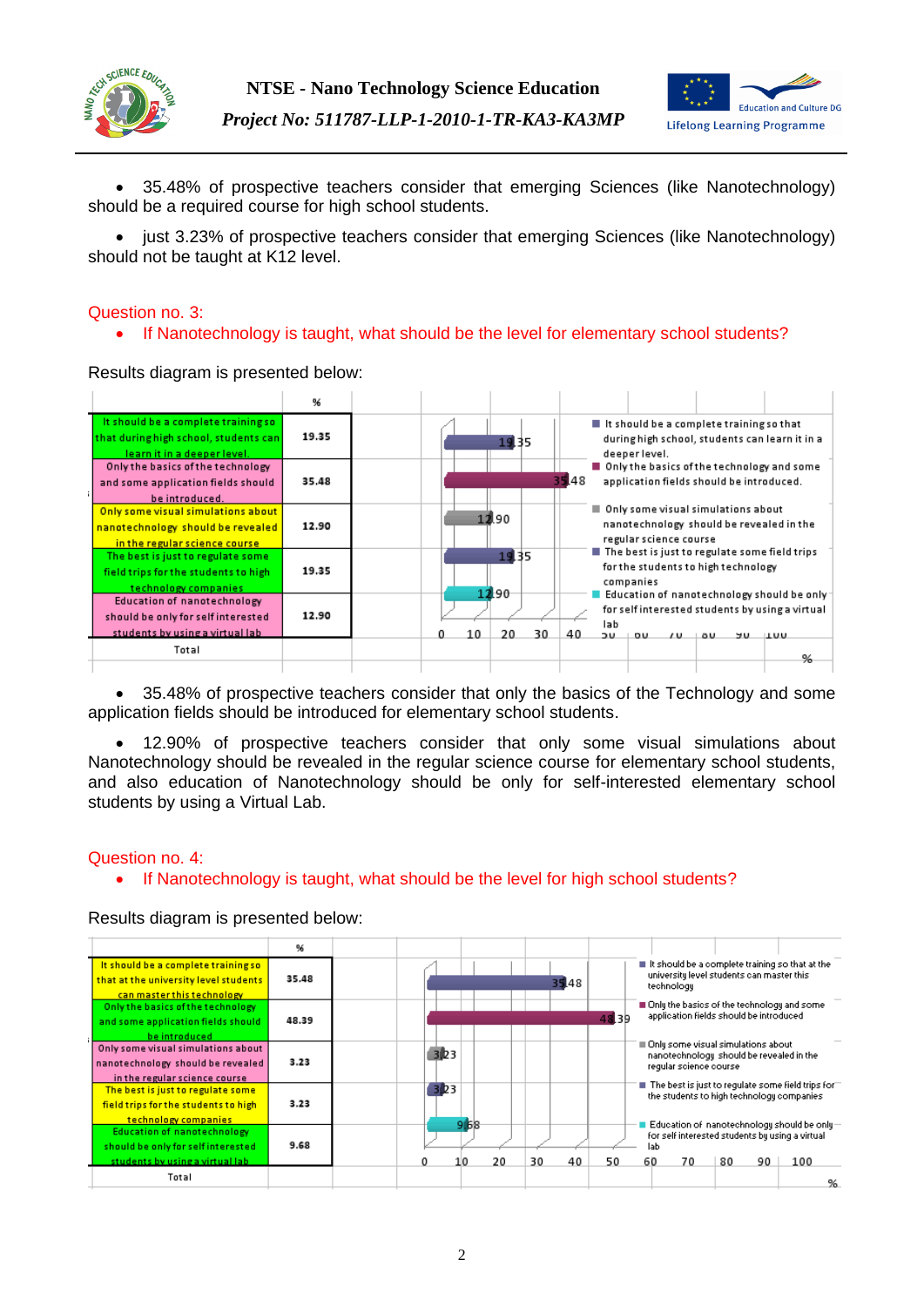



 48.39% of prospective teachers consider that only the basics of the Technology and some application fields should be introduced for high school students.

 3.23% of prospective teachers consider that only some visual simulations about Nanotechnology should be revealed in the regular science course for high school students, and also they admit as a suitable channel to organise (on a regular basis) some field trips (for high school students) to high-tech companies.

# Question no. 5:

• If Nanotechnology is taught to the science teachers, what would be the level?

Results diagram is presented below:



 61.29% of prospective teachers consider that it should be a complete theoretical training, so that teacher can answer all the questions that may arise from the students.

 No one of prospective teachers consider that only some visual simulations about Nanotechnology should be shown to the teachers to give an idea about it, and also no one of prospective teachers consider that it should be taught to all Science teachers just by using a Virtual Lab.

### Question no. 6:

• The most effective way to teach a scientific topic in general is...

Results diagram is presented below: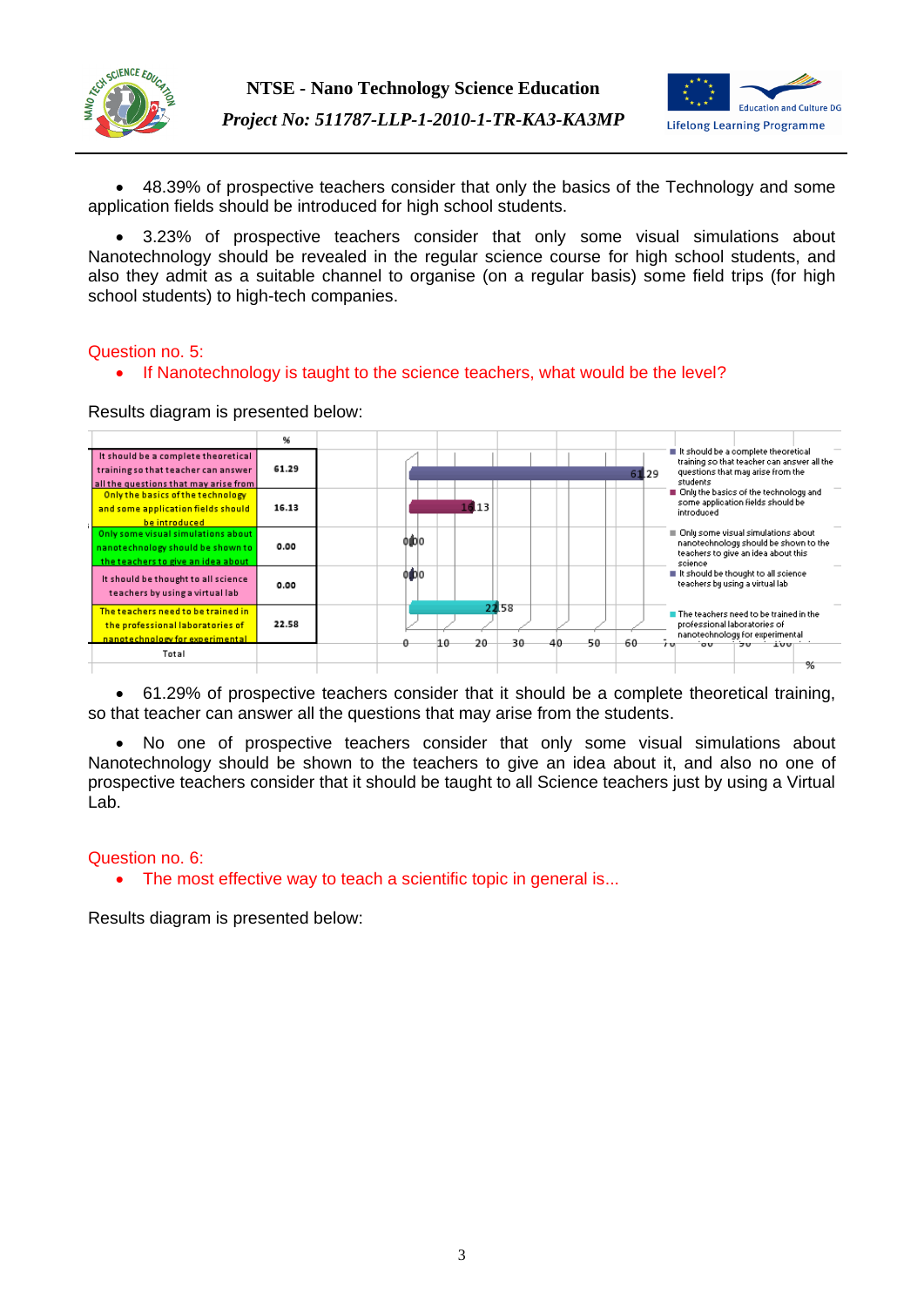



*Project No: 511787-LLP-1-2010-1-TR-KA3-KA3MP*



 54.84% of prospective teachers strongly agree to watch video-clips and documentaries, to use interactive computer based tools and to use experiments in the teaching process.

# Question no. 7:

Do you think the following tools are important for an on-line Virtual Lab?

Results diagram is presented below:

|                                                                 | <b>Disagree</b> | <b>Not Really</b> | Agree | <b>Strongly</b><br>Agree |
|-----------------------------------------------------------------|-----------------|-------------------|-------|--------------------------|
| Texts                                                           | 0.00            | 32.26             | 48.39 | 19.35                    |
| Images                                                          | 0.00            | 3.23              | 58.06 | 38.71                    |
| Video                                                           | 0.00            | 9.68              | 45.16 | 45.16                    |
| <b>Simulations</b>                                              | 0.00            | 3.23              | 41.94 | 54.84                    |
| Interactive simulations                                         | 0.00            | 6.45              | 35.48 | 58.06                    |
| <b>Procedures to carry out experiments</b><br>with the students | 0.00            | 3.23              | 35.48 | 61.29                    |
| <b>Resource library</b>                                         | 0.00            | 6.45              | 54.84 | 38.71                    |
| <b>Total</b>                                                    | 0.00            | 9.22              | 45.62 | 45.16                    |

 61.29% of prospective teachers strongly agree that clear procedures to carry out experiments with students are important for an on-line Virtual Lab.

 also 58.06% and 54.84% of prospective teachers strongly agree that interactive simulations and simulations are important for an on-line Virtual Lab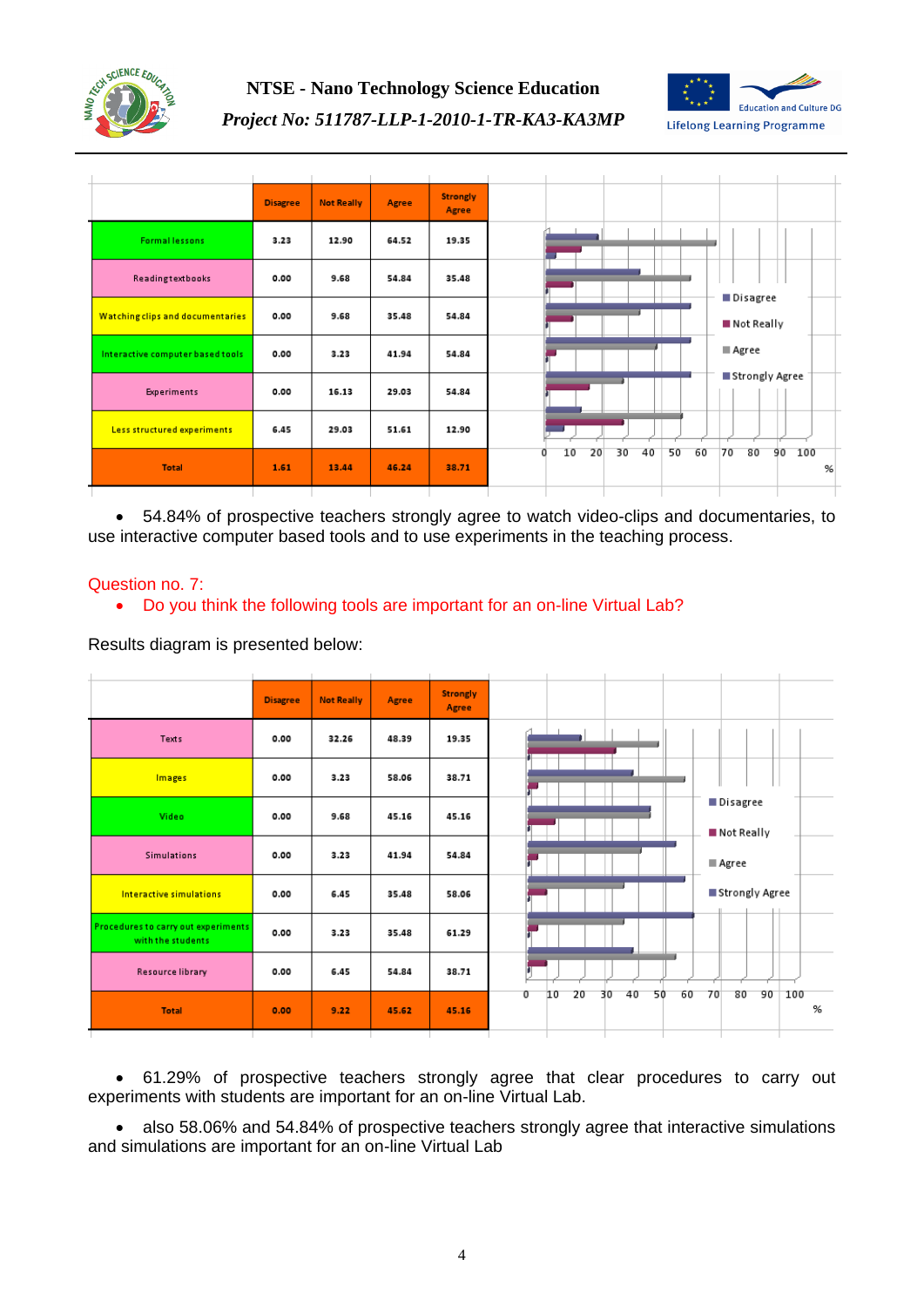



# Question no. 8:

# Which type of Lab approach do you think is better?

Results diagram is presented below:

| <b>INCOURS GRAGIERITIS PRESCHIEG DEIUW.</b>                                                                          |          |                   |       |                          |                                          |
|----------------------------------------------------------------------------------------------------------------------|----------|-------------------|-------|--------------------------|------------------------------------------|
|                                                                                                                      | Disagree | <b>Not Really</b> | Agree | <b>Strongly</b><br>Agree |                                          |
| Cook-book type laboratory activities<br>(step-by step instructions) to verify<br>scientific facts.                   | 0.00     | 3.23              | 48.39 | 48.39                    | ■ Disagree<br>$\blacksquare$ Not Really  |
| Inquiry-based laboratory activities<br>(students decide how to conduct the<br>activity, and have to explore in order | 0.00     | 6.45              | 41.94 | 51.61                    | Agree<br>■ Strongly Agree                |
| <b>Total</b>                                                                                                         | 0.00     | 4.84              | 45.16 | 50.00                    | 10 20 30 40 50 60 70 80 90 100<br>0<br>% |
|                                                                                                                      |          |                   |       |                          |                                          |

 51.61% of prospective teachers strongly agree that inquiry-based laboratory activities (where students decide how to conduct the activity, and have to explore in order to figure out how the world works) are the best approach for an on-line Virtual Lab.

 also 48.39% of prospective teachers strongly agree that cook-book type laboratory activities (step-by step instructions - to verify scientific facts) represent a proper option for an on-line Virtual Lab.

### Question no. 9:

What do you think that the regarding activities in a laboratory would be?

Results diagram is presented below:

| <u>Results diagram is presented below.</u>                                                                      |                 |                   |       |                          |                                       |                       |
|-----------------------------------------------------------------------------------------------------------------|-----------------|-------------------|-------|--------------------------|---------------------------------------|-----------------------|
|                                                                                                                 | <b>Disagree</b> | <b>Not Really</b> | Agree | <b>Strongly</b><br>Agree |                                       |                       |
| Students should be engaged by<br>scientifically oriented questions.                                             | 0.00            | 19.35             | 64.52 | 16.13                    |                                       |                       |
| Students should have (be provided)<br>the ability to determine what data<br>allows them to develop and          | 3.23            | 9.68              | 54.84 | 32.26                    |                                       | ■ Disagree            |
| Students should have (be provided)<br>the ability to formulate their own<br>explanations from the evidence they | 0.00            | 3.23              | 54.84 | 41.94                    |                                       | ■ Not Really          |
| Students should have (be provided)<br>the ability to expand upon their<br>findings and relate those findings to | 0.00            | 6.45              | 45.16 | 48.39                    |                                       | ■ Agree               |
| Students should be able to access to<br>the experiments on-line that cannot<br>be done in a laboratory          | 3.23            | 6.45              | 38.71 | 51.61                    |                                       | ■ Strongly Agree      |
| Students should have (be provided)<br>the ability to communicate their<br>experimental findings to others in    | 0.00            | 16.13             | 41.94 | 41.94                    |                                       |                       |
| <b>Total</b>                                                                                                    | 1.08            | 10.22             | 50.00 | 38.71                    | 50<br>0<br>20<br>30<br>40<br>60<br>10 | 90<br>70<br>80<br>100 |

 51.61% of prospective teachers strongly agree that students should be able to access the on-line experiments that cannot be done in a laboratory.

 also 48.39% of prospective teachers strongly agree that students should have (be provided) the ability to expand upon their findings and relate those findings to similar situations.

### Question no. 10:

• If you were to create your own laboratory, the students should be able to?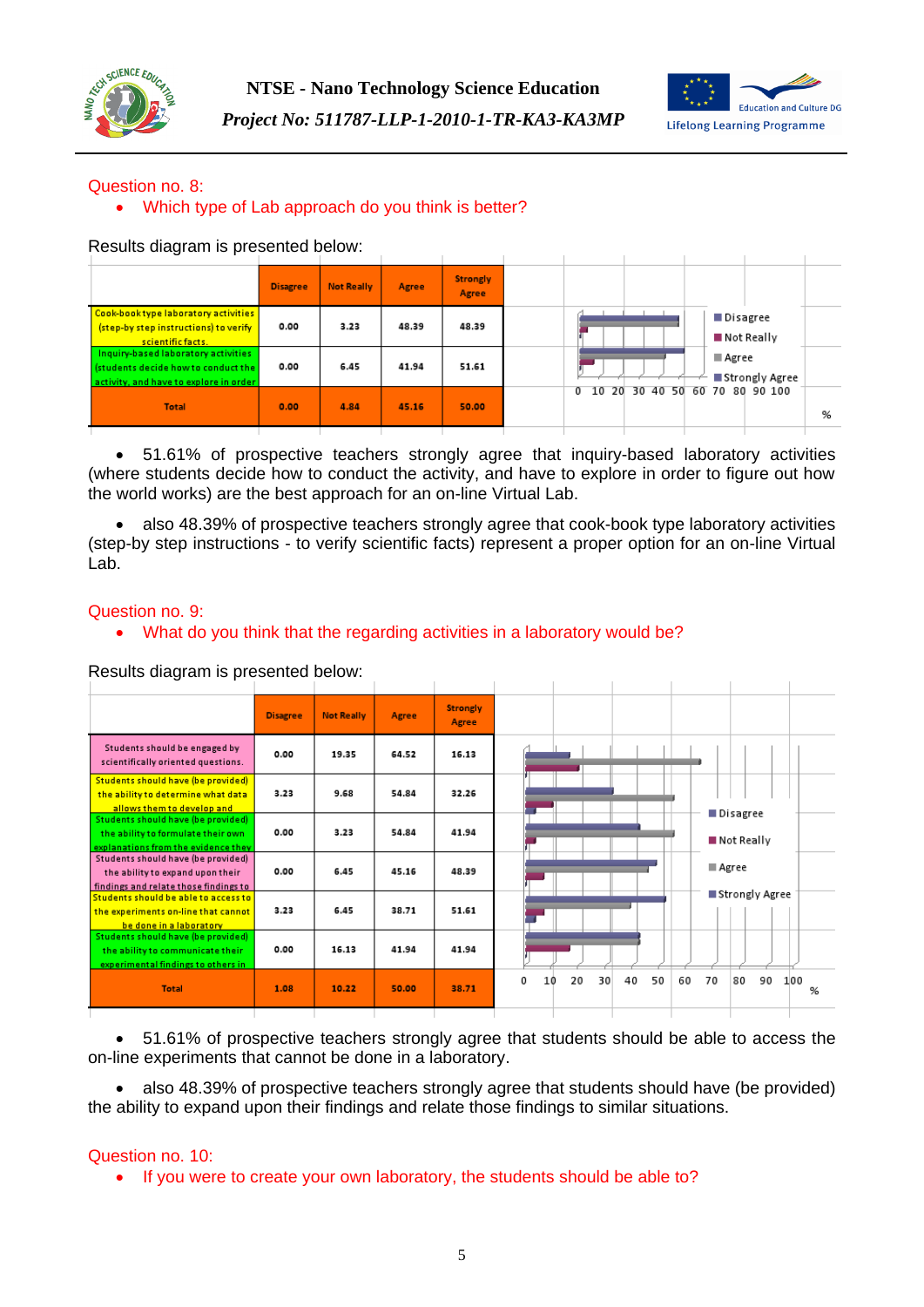



### Results diagram is presented below:

|                                                                       | <b>Disagree</b> | <b>Not Really</b> | Agree | <b>Strongly</b><br>Agree |                                                           |
|-----------------------------------------------------------------------|-----------------|-------------------|-------|--------------------------|-----------------------------------------------------------|
| Make observations.                                                    | 0.00            | 6.45              | 51.61 | 41.94                    |                                                           |
| Pose questions.                                                       | 0.00            | 0.00              | 48.39 | 51.61                    |                                                           |
| Have access to an e-Library (other<br>sources of information).        | 0.00            | 3.23              | 41.94 | 54.84                    |                                                           |
| Plan investigations.                                                  | 0.00            | 16.13             | 45.16 | 38.71                    |                                                           |
| Reviewing what is already known in<br>light of experimental evidence. | 3.23            | 3.23              | 48.39 | 45.16                    | Disagree                                                  |
| Use (virtual) tools to gather, analyze<br>and interpret data.         | 0.00            | 9.68              | 41.94 | 48.39                    | Not Really<br>Agree                                       |
| Propose answers, explanations, and<br>predictions.                    | 0.00            | 3.23              | 54.84 | 41.94                    | ■ Strongly Agree                                          |
| Communicate the results.                                              | 0.00            | 0.00              | 41.94 | 58.06                    |                                                           |
| Identify assumptions.                                                 | 0.00            | 0.00              | 48.39 | 51.61                    |                                                           |
| Use critical and logical thinking.                                    | 0.00            | 0.00              | 48.39 | 51.61                    |                                                           |
| <b>Consider alternative explanations.</b>                             | 0.00            | 0.00              | 41.94 | 58.06                    | 30<br>40<br>$50 -$<br>60 70<br>80 90 100<br>10<br>20<br>Ω |
| <b>Total</b>                                                          | 0.29            | 3.81              | 46.63 | 49.27                    |                                                           |

 $\overline{1}$ 

 $\overline{1}$ 

 $\overline{1}$ 

 58.06% of prospective teachers strongly agree that students should be able to communicate the experimental results and to consider alternative explanations.

• also 54.84% of prospective teachers strongly agree that students should be able to have access to an e-library and to consult other sources of information.

### Question no. 11:

To what extent do you know to use ICT tools for teaching Science/Nano-Tech topics?

Results diagram is presented below:

|    |           | %     |                                                                                   |
|----|-----------|-------|-----------------------------------------------------------------------------------|
|    | poor      | 22.58 | ll poor<br>22.58                                                                  |
|    | average   | 22.58 | 22.58<br>average                                                                  |
| š. | good      | 48.39 | 48.39<br>good                                                                     |
|    | excellent | 6.45  | 645<br>excellent<br>0<br>20<br>60<br>90<br>10<br>30 40<br>- 70<br>80<br>50<br>100 |
|    |           |       | %                                                                                 |

 48.39% of prospective teachers declare as good their skills and abilities on using ICT tools for teaching Science/Nano-Tech topics.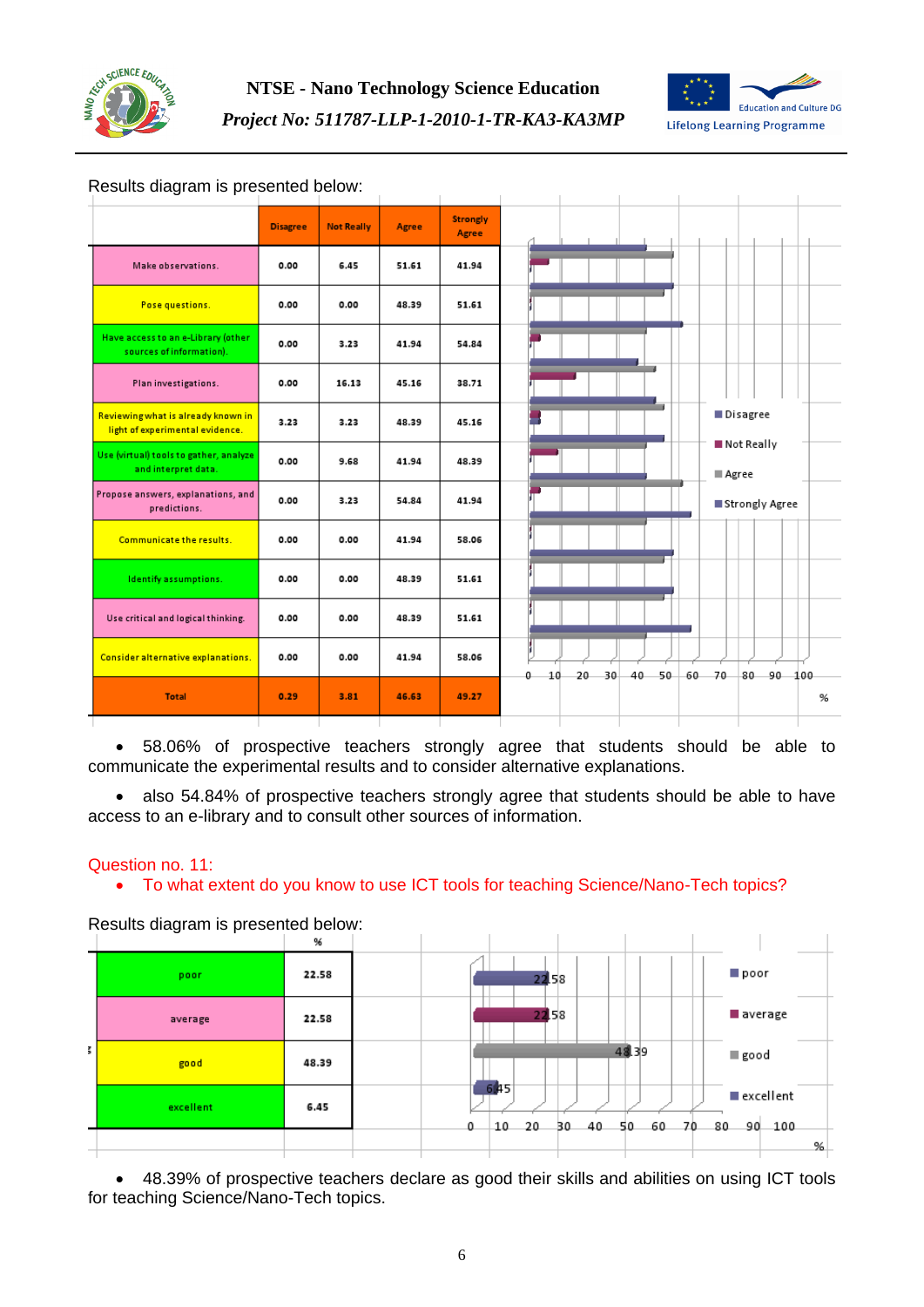



### Question no. 12:

 Which kind(s) of ICT tools do you intend to use for leading Nano-tech experiments in your future lessons?

Results diagram is presented below:

|                                 | %     |         |                   |          |                                 |               |   |
|---------------------------------|-------|---------|-------------------|----------|---------------------------------|---------------|---|
| <b>PowerPoint Presentations</b> | 37.70 |         |                   | 37.70    | PowerPoint Presentations        |               |   |
| Images                          | 18.03 |         | 18.03             |          | Images                          |               |   |
| Video clips                     | 14.75 |         | 14.75             |          | ■ Video clips                   |               |   |
| <b>Virtual Experiments</b>      | 29.51 | 10<br>0 | 29.51<br>30<br>20 | 40<br>50 | Virtual Experiments<br>60<br>70 | -80<br>90 100 |   |
|                                 |       |         |                   |          |                                 |               | % |

 37.70% of prospective teachers intend to use PowerPoint presentation for leading Nanotech experiments in their future lessons.

 also 29.51% of prospective teachers intend to use Virtual Experiments for leading Nanotech experiments in their future lessons.

### Question no. 13:

 Evaluate (on a scale from 1 to 4) how important are ICT tools for you when considering their usefulness for teaching Science/Nano-Tech topics

|                                                           | Not at all | Very little | To some<br>extent | To great<br>extent |
|-----------------------------------------------------------|------------|-------------|-------------------|--------------------|
| as a source of inspiration for you as a<br>future teacher | 3.23       | 6.45        | 32.26             | 58.06              |
| as an effective learning environment                      | 6.45       | 9.68        | 35.48             | 48.39              |
| as a method to improve students'<br>learningskills        | 0.00       | 12.90       | 32.26             | 54.84              |
| as a way for improving students'<br>understanding         | 0.00       | 12.90       | 29.03             | 58.06              |
| <b>Total</b>                                              | 2.42       | 10.48       | 32.26             | 54.84              |

Results diagram is presented below:

 58.06% of prospective teachers appreciate (in a great extent) that ICT tools represent a source of inspiration for them as a future teacher and also a way for improving students' understanding, considering the relation between ICT tools and their usefulness for teaching Science/Nano-Tech topics.

 however, 54.84% of prospective teachers appreciate (in a great extent) that ICT tools represent a method for improving students' learning skills, considering the relation between ICT tools and their usefulness for teaching Science/Nano-Tech topics.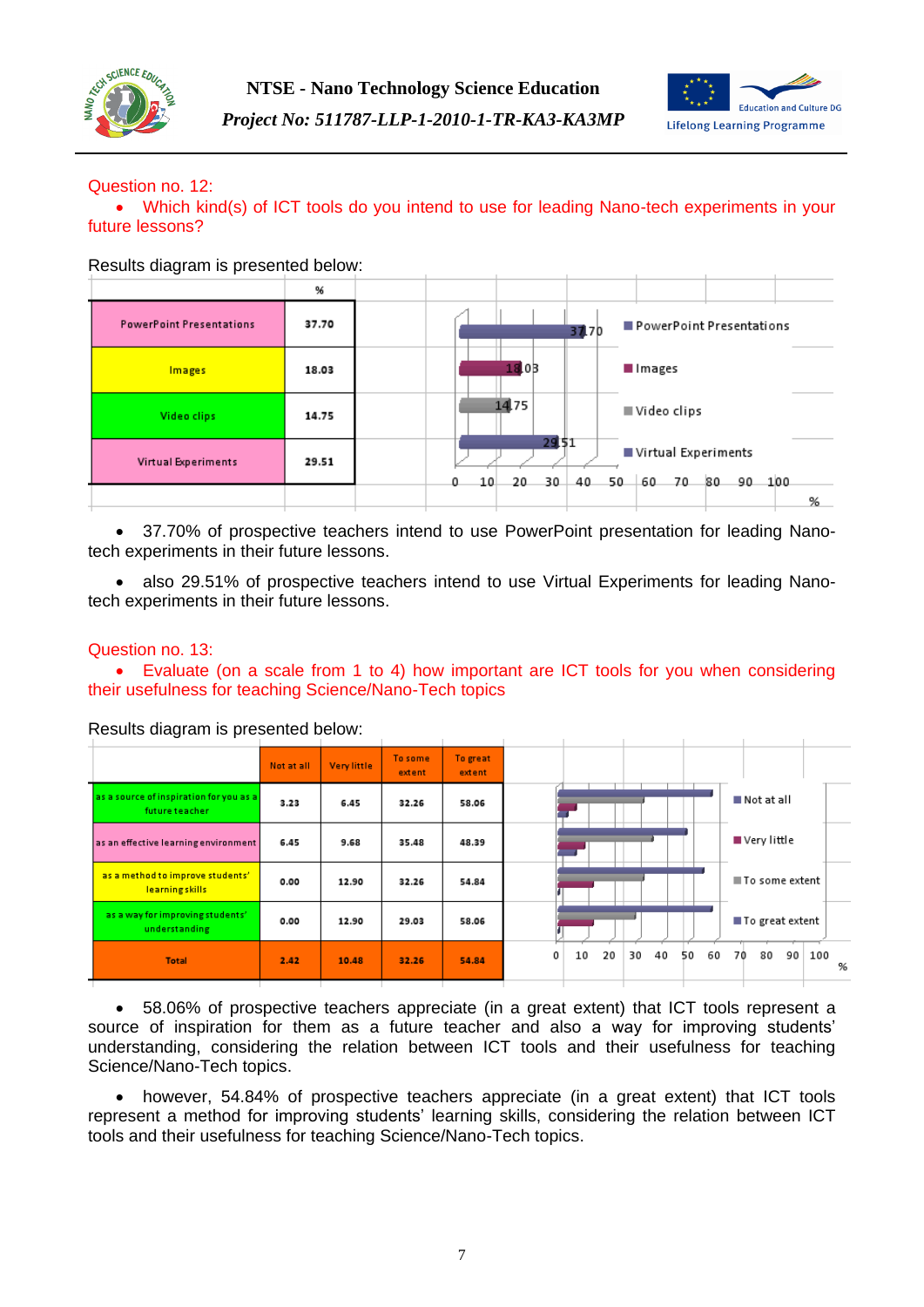



### Question no. 14:

 Evaluate (on a scale from 1 to 4) how important are ICT tools for you related to the promoting of inquiry based/creative learning about Science/Nano-Tech topics

| ັ<br>. .                                                                                         |            |             |                   |                    |   |    |                 |    |    |    |    |  |          |                   |
|--------------------------------------------------------------------------------------------------|------------|-------------|-------------------|--------------------|---|----|-----------------|----|----|----|----|--|----------|-------------------|
|                                                                                                  | Not at all | Very little | To some<br>extent | To great<br>extent |   |    |                 |    |    |    |    |  |          |                   |
| as a method to explain the "Inquiry<br><b>Based Science Education" concept</b>                   | 3.23       | 9.68        | 29.03             | 58.06              |   |    |                 |    |    |    |    |  |          | Not at all        |
| as a way for better planning of an<br>experiment                                                 | 0.00       | 9.68        | 22.58             | 67.74              |   |    |                 |    |    |    |    |  |          | ■ Very little     |
| as a channel for guiding students to<br>explain scientific aspects and<br>propose hypothesis for | 0.00       | 3.23        | 38.71             | 58.06              |   |    |                 |    |    |    |    |  |          | ■ To some extent  |
| as a method to enhance creativity in<br>teaching and learning process                            | 0.00       | 3.23        | 29.03             | 67.74              |   |    |                 |    |    |    |    |  |          | ■ To great extent |
| <b>Total</b>                                                                                     | 0.81       | 6.45        | 29.84             | 62.90              | 0 | 10 | 20 <sup>1</sup> | 30 | 40 | 50 | 60 |  | 70<br>80 | 100<br>90         |
|                                                                                                  |            |             |                   |                    |   |    |                 |    |    |    |    |  |          |                   |

Results diagram is presented below:

 67.74% of prospective teachers appreciate (in a great extent) that ICT tools represent a way for better planning of an experiment and also a method to enhance creativity in teaching and learning process, considering the importance of ICT tools to the promoting of inquiry based/creative learning about Science/Nano-Tech topics.

 however, 58.06% of prospective teachers appreciate (in a great extent) that ICT tools represent a method to explain the "Inquiry Based Science Education" concept and also a channel for guiding students to explain scientific aspects and propose hypothesis for investigation, considering the importance of ICT tools to the promoting of inquiry based/creative learning about Science/Nano-Tech topics.

### Question no. 15:

 Evaluate (on a scale from 1 to 4) how do you consider collaboration using ICT for teaching Science/Nano-Tech topics

| <b>INCOUNTY SHOULD DECOUPED DURING</b>                                                        |            |             |                   |                    |
|-----------------------------------------------------------------------------------------------|------------|-------------|-------------------|--------------------|
|                                                                                               | Not at all | Very little | To some<br>extent | To great<br>extent |
| as a method to increase students'<br>motivation                                               | 0.00       | 6.45        | 25.81             | 67.74              |
| as a method to make learning<br>content more attractive (by using<br>virtual environments and | 0.00       | 3.23        | 32.26             | 64.52              |
| as a way to make students more<br>emotional (by connecting them)                              | 3.23       | 9.68        | 38.71             | 48.39              |
| as a method to promote creativity<br>based on collaborative work                              | 0.00       | 6.45        | 29.03             | 64.52              |
| <b>Total</b>                                                                                  | 0.81       | 6.45        | 31.45             | 61.29              |
|                                                                                               |            |             |                   |                    |

Results diagram is presented below:

 67.74% of prospective teachers appreciate (in a great extent) that ICT tools represent a method to increase students' motivation, considering the role of ICT tools for teaching Science/Nano-Tech topics.